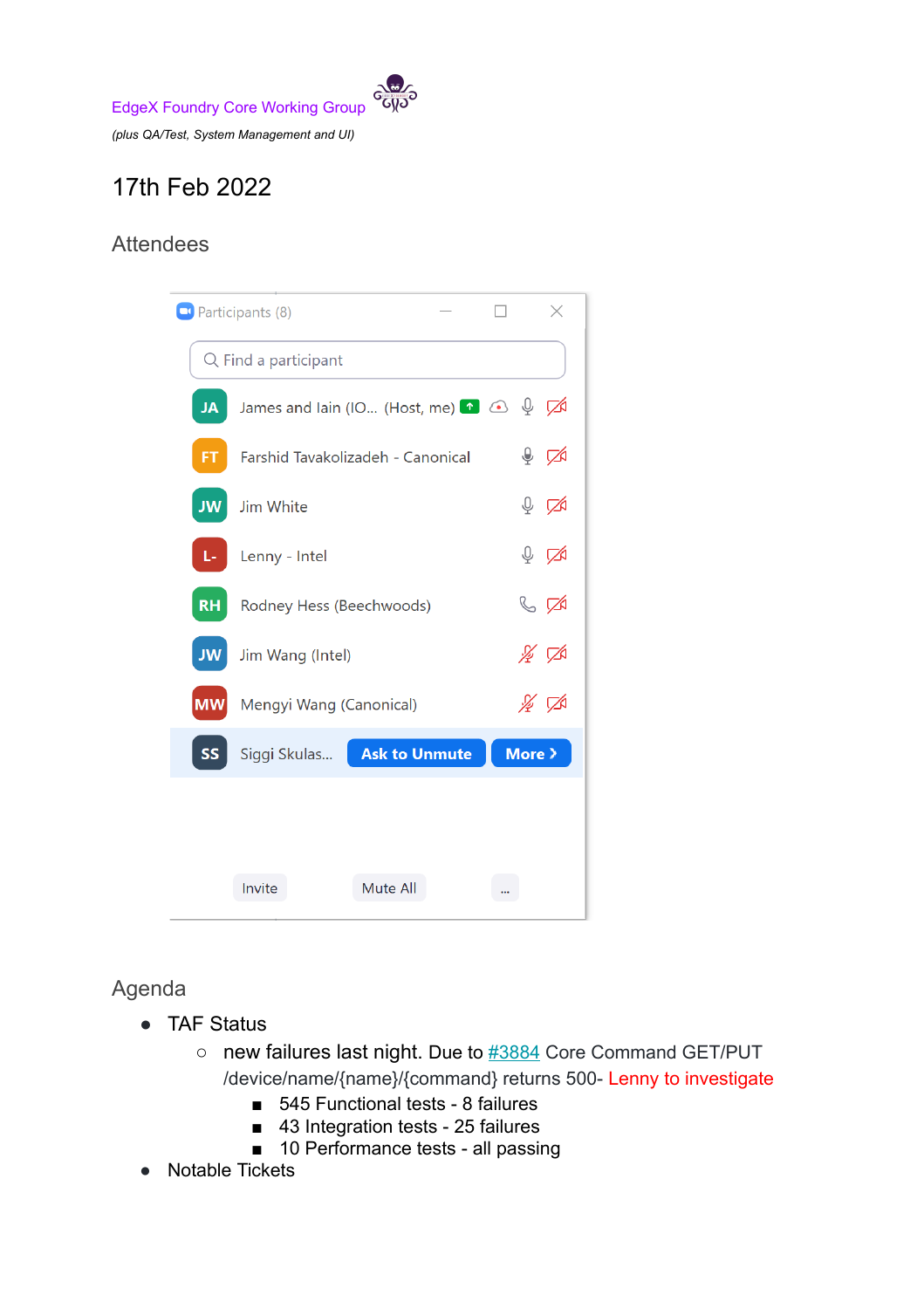#### EdgeX Foundry Core Working Group



*(plus QA/Test, System Management and UI)*

- Redis concurrency bug [#133](https://github.com/edgexfoundry/go-mod-messaging/issues/133)
- $\circ$  Accepting version update: Cobra from 0.0.7 to 1.3.0  $\#430$  $\#430$  will merge
- Update on Farshid's investigation? [#3849](https://github.com/edgexfoundry/edgex-go/issues/3849) no time yet, keep on list
- $\circ$  Redundant version files in branches  $#680$  Farshid to add to docs
- ADRs
	- Metrics now ready for vote
	- UoM [#694](https://github.com/edgexfoundry/edgex-docs/pull/694)
	- Addition of North-South Message Bus [#656](https://github.com/edgexfoundry/edgex-docs/pull/656)
- Jakarta Known Bugs
	- <https://wiki.edgexfoundry.org/display/FA/Jakarta#Jakarta-KnownBugs>
	- o Jakarta Issues Project: <https://github.com/orgs/edgexfoundry/projects/47>

#### Ticket Status

- Core WG [Project](https://github.com/orgs/edgexfoundry/projects/25) Board
	- go-mod-core-contracts
		- Fixed issues
			- [#697](https://github.com/edgexfoundry/go-mod-core-contracts/issues/697) Add ProtocolProperties validation API route for Device Service
	- go-mod-bootstrap
		- Fixed issues
			- [#304](https://github.com/edgexfoundry/go-mod-bootstrap/issues/304) Location of client service obtained from the registry
	- go-mod-messaging
		- New issues
			- $\bullet$  [#133](https://github.com/edgexfoundry/go-mod-messaging/issues/133) BUG: Redis implementation has concurrency issue is subscribed to to same topic multiple times
		- Fixed issues
			- $\bullet$  [#54](https://github.com/edgexfoundry/go-mod-messaging/issues/54) ZeroMQ and Windows
	- edgex-go
		- New issues
			- [#3884](https://github.com/edgexfoundry/edgex-go/issues/3884) Core Command GET/PUT /device/name/{name}/{command} returns 500
			- [#3881](https://github.com/edgexfoundry/edgex-go/issues/3881) Implement inclusive language ignore filter
		- In Progress issues
			- [#3872](https://github.com/edgexfoundry/edgex-go/issues/3872) Notification bug
			- [#3849](https://github.com/edgexfoundry/edgex-go/issues/3849) Images in the edgexfoundry dockerhub support multiarch
		- Fixed issues
			- [#3874](https://github.com/edgexfoundry/edgex-go/issues/3874) Location of client service obtained from the registry
	- edgex-docs
		- New issues
			- $\bullet$  [#695](https://github.com/edgexfoundry/edgex-docs/issues/695) What is in the scope of an ADR?
			- [#696](https://github.com/edgexfoundry/edgex-docs/issues/696) Create document for ProtocolProperties validation mechanism for device service
		- In Progress issues